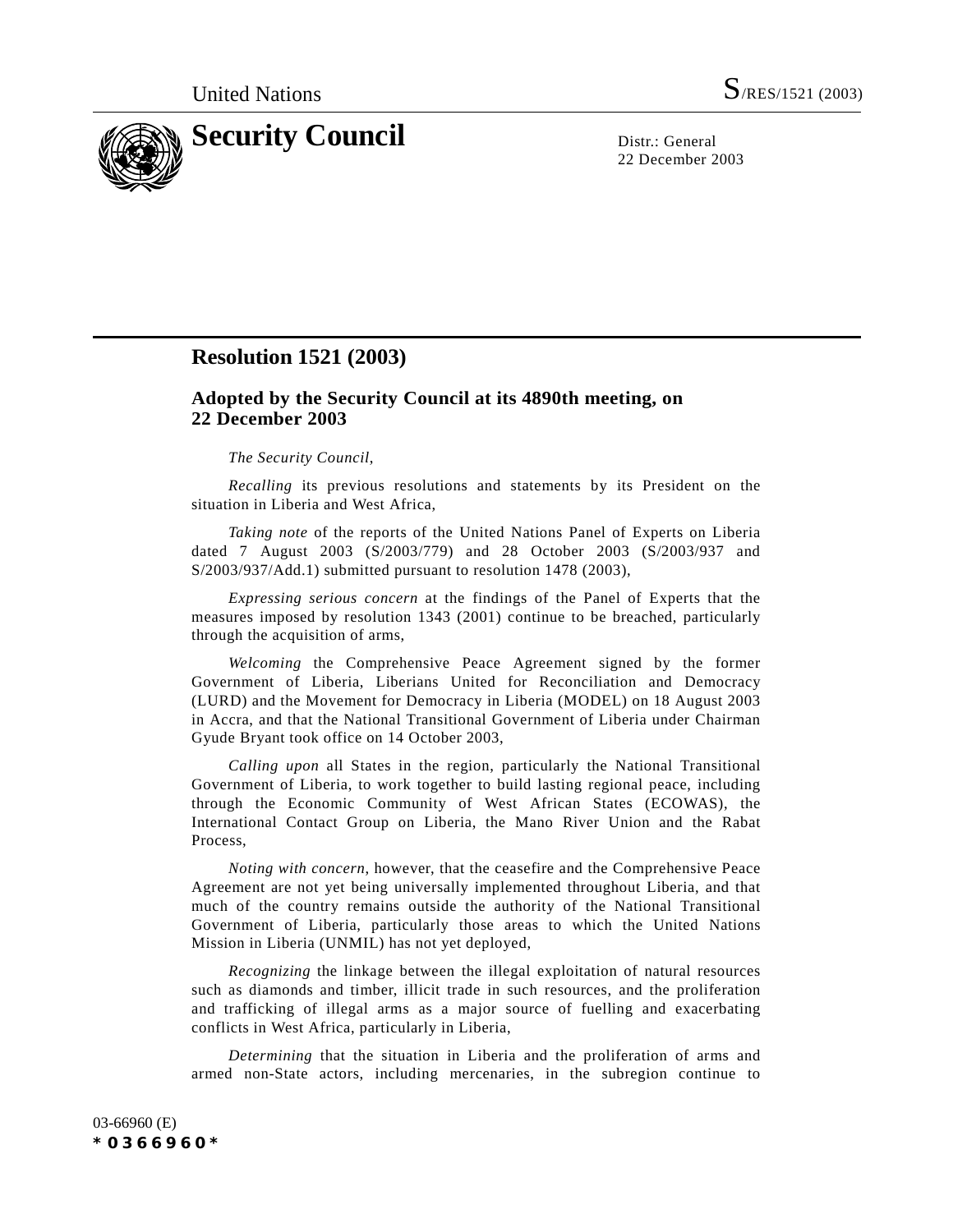constitute a threat to international peace and security in West Africa, in particular to the peace process in Liberia,

*Acting* under Chapter VII of the Charter of the United Nations,

### **A**

*Recalling* its resolutions 1343 (2001) of 7 March 2001, 1408 (2002) of 6 May 2002, 1478 (2003) of 6 May 2003, 1497 (2003) of 1 August 2003, and 1509 (2003) of 19 September 2003,

*Noting* that the changed circumstances in Liberia, in particular the departure of former President Charles Taylor and the formation of the National Transitional Government of Liberia, and progress with the peace process in Sierra Leone, require the Council's determination for action under Chapter VII to be revised to reflect these altered circumstances,

1. *Decides* to terminate the prohibitions imposed by paragraphs 5, 6, and 7 of resolution 1343 (2001) and paragraphs 17 and 28 of resolution 1478 (2003) and to dissolve the committee established under resolution 1343 (2001);

#### **B**

2. (a) *Decides* that all States shall take the necessary measures to prevent the sale or supply to Liberia, by their nationals or from their territories or using their flag vessels or aircraft, of arms and related materiel of all types, including weapons and ammunition, military vehicles and equipment, paramilitary equipment and spare parts for the aforementioned, whether or not originating in their territories;

(b) *Decides* that all States shall take the necessary measures to prevent any provision to Liberia by their nationals or from their territories of technical training or assistance related to the provision, manufacture, maintenance or use of the items in subparagraph (a) above;

(c) *Reaffirms* that the measures in subparagraphs (a) and (b) above apply to all sales or supply of arms and related materiel destined for any recipient in Liberia, including all non-State actors, such as LURD and MODEL, and to all former and current militias and armed groups;

(d) *Decides* that the measures imposed by subparagraphs (a) and (b) above shall not apply to supplies of arms and related materiel and technical training and assistance intended solely for support of or use by UNMIL;

(e) *Decides* that the measures imposed by subparagraphs (a) and (b) above shall not apply to supplies of arms and related materiel and technical training and assistance intended solely for support of or use in an international training and reform programme for the Liberian armed forces and police, as approved in advance by the Committee established by paragraph 21 below ("the Committee");

(f) *Decides* that the measures imposed by subparagraphs (a) and (b) above shall not apply to supplies of non-lethal military equipment intended solely for humanitarian or protective use, and related technical assistance or training, as approved in advance by the Committee;

(g) *Affirms* that the measures imposed by subparagraph (a) above do not apply to protective clothing, including flak jackets and military helmets, temporarily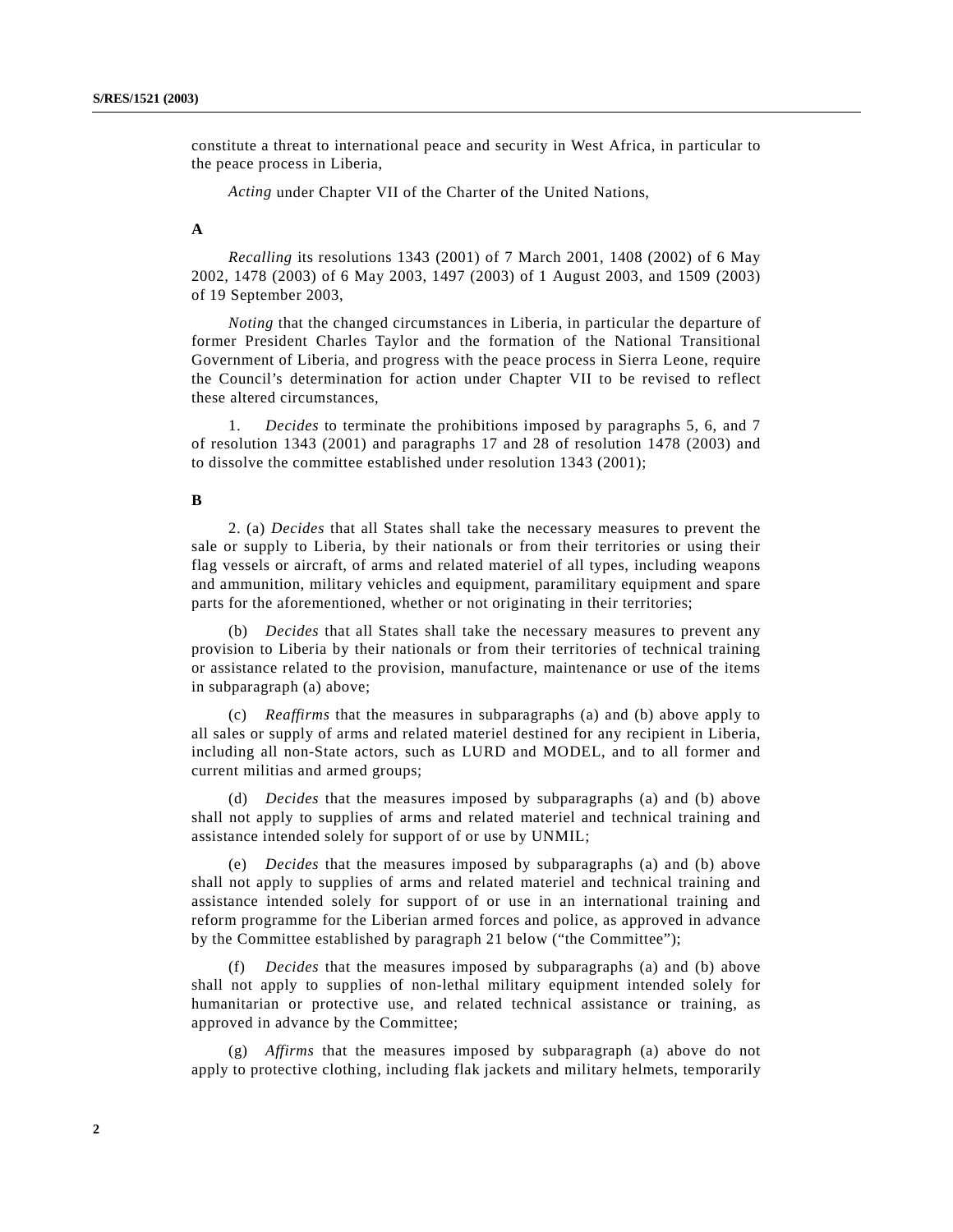exported to Liberia by United Nations personnel, representatives of the media and humanitarian and development workers and associated personnel, for their personal use only;

3. *Demands* that all States in West Africa take action to prevent armed individuals and groups from using their territory to prepare and commit attacks on neighbouring countries and refrain from any action that might contribute to further destabilization of the situation in the subregion;

4. (a) *Decides also* that all States shall take the necessary measures to prevent the entry into or transit through their territories of all such individuals, as designated by the Committee, who constitute a threat to the peace process in Liberia, or who are engaged in activities aimed at undermining peace and stability in Liberia and the subregion, including those senior members of former President Charles Taylor's Government and their spouses and members of Liberia's former armed forces who retain links to former President Charles Taylor, those individuals determined by the Committee to be in violation of paragraph 2 above, and any other individuals, or individuals associated with entities, providing financial or military support to armed rebel groups in Liberia or in countries in the region, provided that nothing in this paragraph shall oblige a State to refuse entry into its territory to its own nationals;

(b) *Decides* that the measures in paragraph 4 (a) above shall continue to apply to the individuals already designated pursuant to paragraph 7 (a) of resolution 1343 (2001), pending the designation of individuals by the Committee as required by and in accordance with paragraph 4 (a) above;

(c) *Decides* that the measures imposed by subparagraph 4 (a) above shall not apply where the Committee determines that such travel is justified on the grounds of humanitarian need, including religious obligation, or where the Committee concludes that an exemption would otherwise further the objectives of the Council's resolutions, for the creation of peace, stability and democracy in Liberia and lasting peace in the subregion;

5. *Expresses* its readiness to terminate the measures imposed by paragraphs 2 (a) and (b) and 4 (a) above when the Council determines that the ceasefire in Liberia is being fully respected and maintained, disarmament, demobilization, reintegration, repatriation and restructuring of the security sector have been completed, the provisions of the Comprehensive Peace Agreement are being fully implemented, and significant progress has been made in establishing and maintaining stability in Liberia and the subregion;

6. *Decides* that all States shall take the necessary measures to prevent the direct or indirect import of all rough diamonds from Liberia to their territory, whether or not such diamonds originated in Liberia;

7. *Calls upon* the National Transitional Government of Liberia to take urgent steps to establish an effective Certificate of Origin regime for trade in Liberian rough diamonds that is transparent and internationally verifiable with a view to joining the Kimberley Process, and to provide the Committee with a detailed description of the proposed regime;

Expresses its readiness to terminate the measures referred to in paragraph 6 above when the Committee, taking into account expert advice, decides that Liberia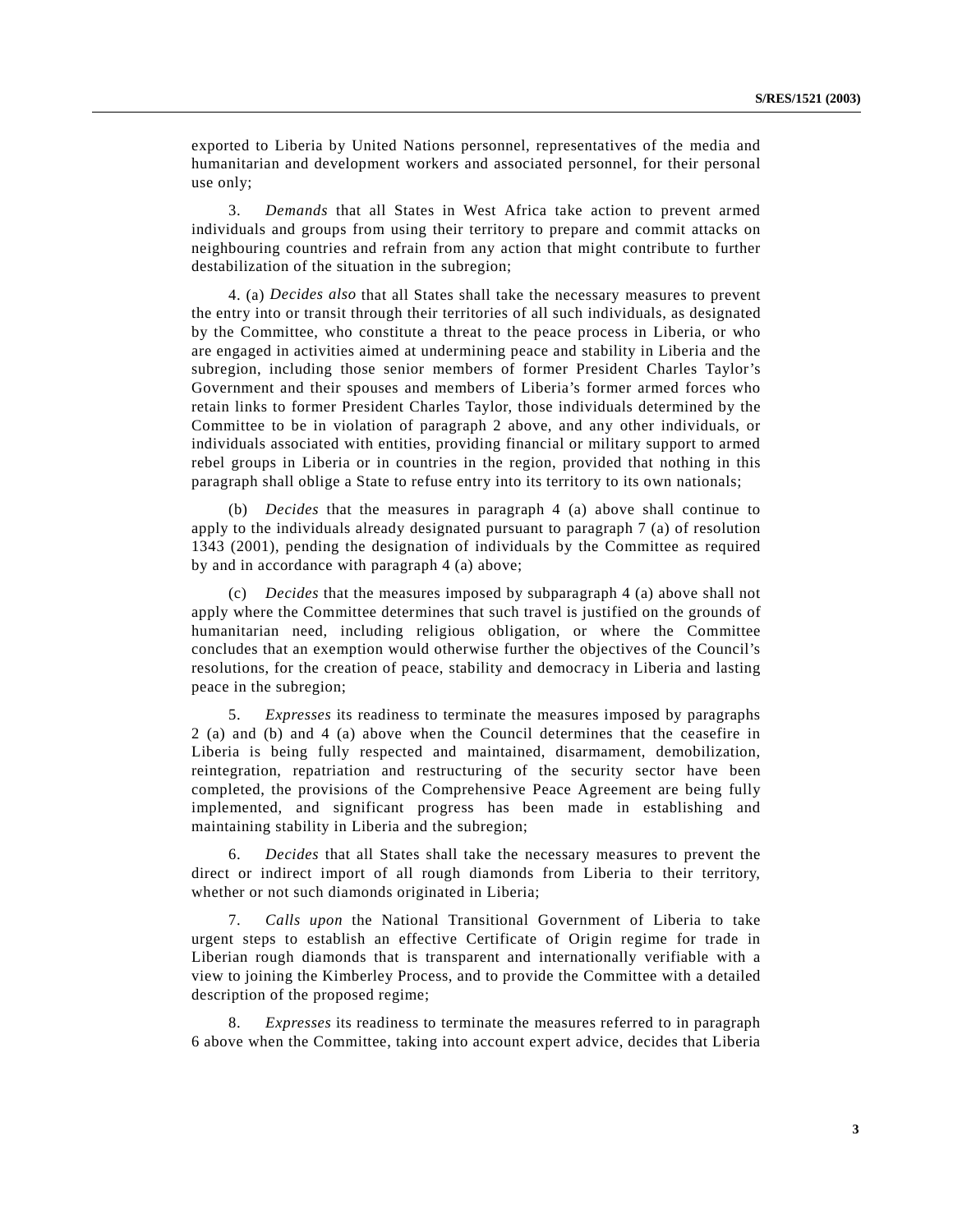has established a transparent, effective and internationally verifiable Certificate of Origin regime for Liberian rough diamonds;

9. *Encourages* the National Transitional Government of Liberia to take steps to join the Kimberley Process as soon as possible;

10. *Decides* that all States shall take the necessary measures to prevent the import into their territories of all round logs and timber products originating in Liberia;

11. *Urges* the National Transitional Government of Liberia to establish its full authority and control over the timber producing areas, and to take all necessary steps to ensure that government revenues from the Liberian timber industry are not used to fuel conflict or otherwise in violation of the Council's resolutions but are used for legitimate purposes for the benefit of the Liberian people, including development;

12. *Expresses* its readiness to terminate the measures imposed by paragraph 10 above once the Council determines that the goals in paragraph 11 above have been achieved;

13. *Encourages* the National Transitional Government of Liberia to establish oversight mechanisms for the timber industry that will promote responsible business practices, and to establish transparent accounting and auditing mechanisms to ensure that all government revenues, including those from the Liberian International Ship and Corporate Registry, are not used to fuel conflict or otherwise in violation of the Council's resolutions but are used for legitimate purposes for the benefit of the Liberian people, including development;

14. *Urges* all parties to the Comprehensive Peace Agreement of 18 August 2003 to implement fully their commitments and fulfil their responsibilities in the National Transitional Government of Liberia, and not to hinder the restoration of the Government's authority throughout the country, particularly over natural resources;

15. *Calls upon* States, relevant international organizations and others in a position to do so to offer assistance to the National Transitional Government of Liberia in achieving the objectives in paragraphs 7, 11 and 13 above, including the promotion of responsible and environmentally sustainable business practices in the timber industry, and to offer assistance with the implementation of the ECOWAS Moratorium on the Importation, Exportation and Manufacture of Small Arms and Light Weapons in West Africa adopted in Abuja on 31 October 1998 (S/1998/1194, annex);

16. *Encourages* the United Nations and other donors to assist the Liberian civil aviation authorities, including through technical assistance, in improving the professionalism of their staff and their training capabilities and in complying with the standards and practices of the International Civil Aviation Organization;

17. *Takes note* of the establishment by the National Transitional Government of Liberia of a review committee with the task of establishing procedures to fulfil the demands of the Security Council for the lifting of the measures imposed under this resolution;

18. *Decides* that the measures in paragraphs 2, 4, 6 and 10 above are established for 12 months from the date of adoption of this resolution, unless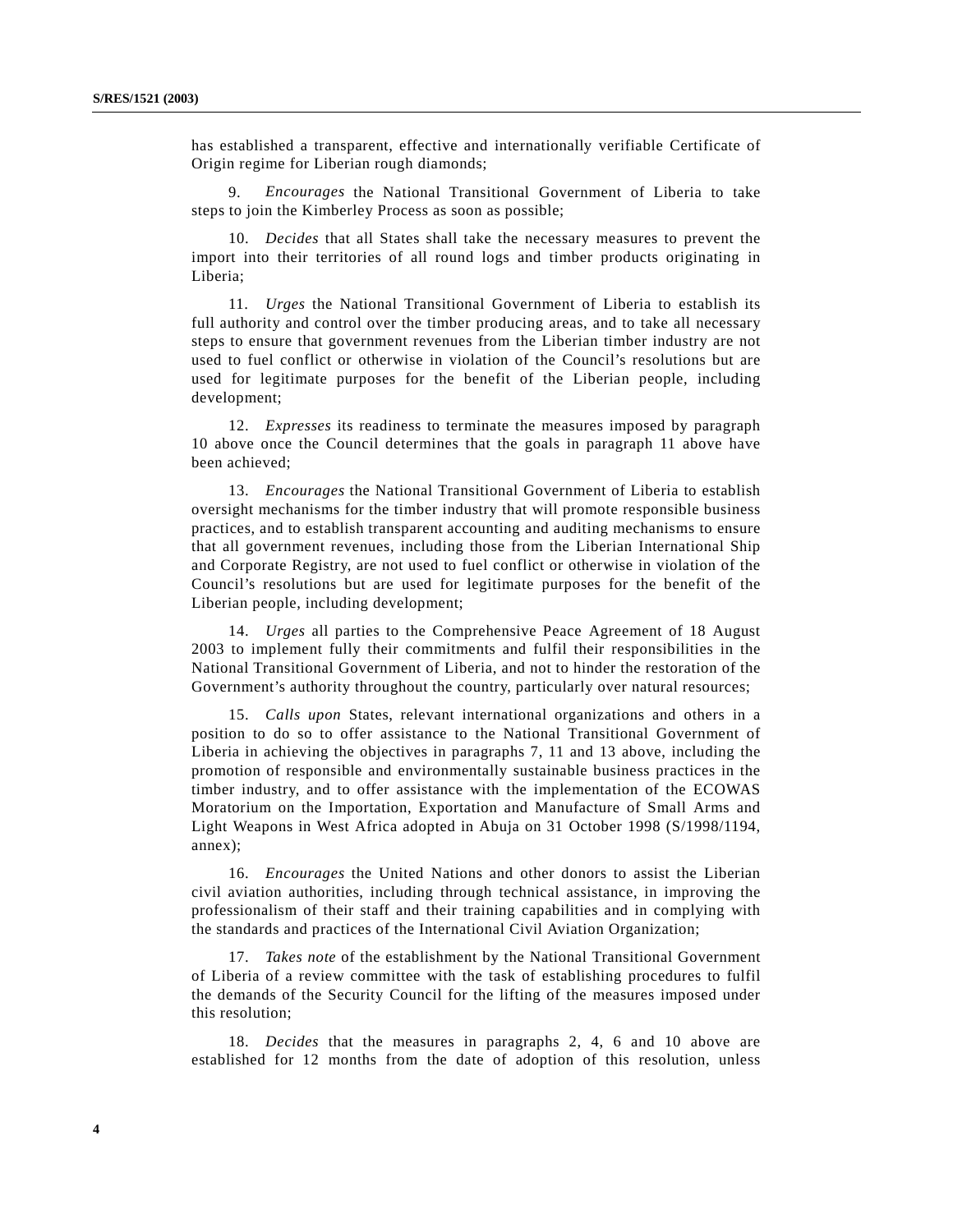otherwise decided, and that, at the end of this period, the Council will review the position, assess progress towards the goals in paragraphs 5, 7, and 11 and decide accordingly whether to continue these measures;

19. *Decides* to review the measures in paragraphs 2, 4, 6 and 10 above by 17 June 2004, to assess progress towards the goals in paragraphs 5, 7, and 11 and decide accordingly whether to terminate these measures;

20. *Decides* to keep under regular review the measures imposed by paragraphs 6 and 10 above, so as to terminate them as soon as possible once the conditions in paragraphs 7 and 11 have been met, in order to create revenue for the reconstruction and development of Liberia;

21. *Decides* to establish, in accordance with rule 28 of its provisional rules of procedure, a Committee of the Security Council, consisting of all the members of the Council, to undertake the following tasks:

(a) to monitor the implementation of the measures in paragraphs 2, 4, 6 and 10 above, taking into consideration the reports of the expert panel established by paragraph 22 below;

(b) to seek from all States, particularly those in the subregion, information about the actions taken by them to implement effectively those measures;

(c) to consider and decide upon requests for the exemptions set out in paragraphs 2 (e), 2 (f) and 4 (c) above;

(d) to designate the individuals subject to the measures imposed by paragraph 4 above and to update this list regularly;

(e) to make relevant information publicly available through appropriate media, including the list referred to in subparagraph (d) above;

(f) to consider and take appropriate action, within the framework of this resolution, on pending issues or concerns brought to its attention concerning the measures imposed by resolutions 1343 (2001), 1408 (2002) and 1478 (2003) while those resolutions were in force;

(g) to report to the Council with its observations and recommendations;

22. *Requests* the Secretary-General to establish, within one month from the date of adoption of this resolution, in consultation with the Committee, for a period of five months, a Panel of Experts consisting of up to five members, with the range of expertise necessary to fulfil the Panel's mandate described in this paragraph, drawing as much as possible on the expertise of the members of the Panel of Experts established pursuant to resolution 1478 (2003), to undertake the following tasks:

(a) to conduct a follow-up assessment mission to Liberia and neighbouring States, in order to investigate and compile a report on the implementation, and any violations, of the measures referred to in paragraphs 2, 4, 6 and 10 above, including any violations involving rebel movements and neighbouring countries, and including any information relevant to the Committee's designation of the individuals described in paragraph 4 (a) above, and including the various sources of financing, such as from natural resources, for the illicit trade of arms;

(b) to assess the progress made towards the goals described in paragraphs 5, 7 and 11 above;